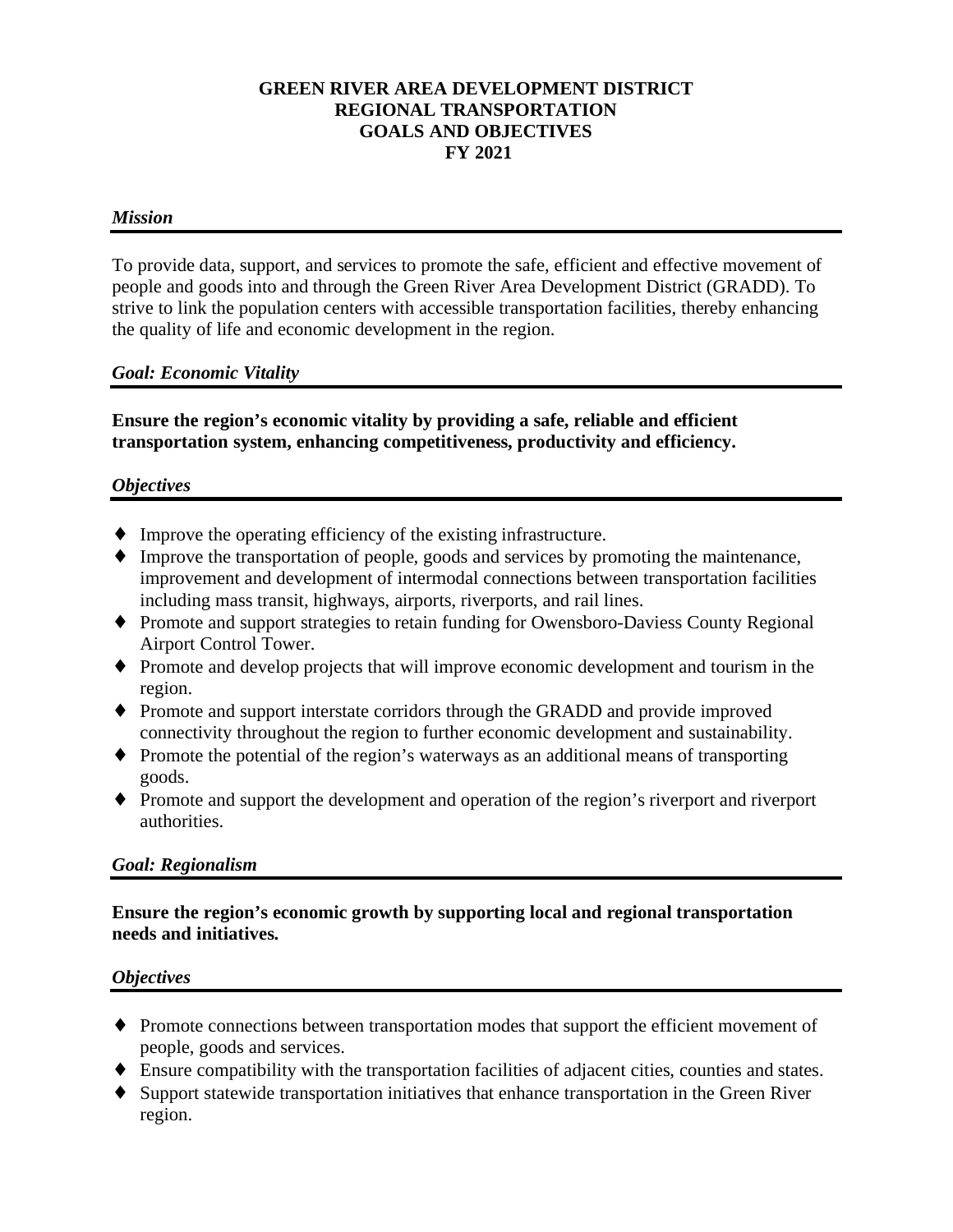GRADD Regional Transportation Goals and Objectives – FY 2021 *Page 2*

Promote and develop projects that will improve connectivity throughout the region to further economic development and sustainability.

## *Goal: Public Involvement*

### **Support community and public involvement in the transportation planning process.**

#### *Objectives*

- Provide and promote clear and concise public involvement in the planning process that is inclusive, fair and open to all individuals.
- Ensure that plans respond to the diversity of community needs.
- Utilize public forums to inform local elected officials, community leaders and the public of the importance of the transportation planning process.
- Solicit the participation of local officials, community groups and citizens in the transportation planning process.

### *Goal: Accessibility*

## **Promote intermodal access of the district's multi-modal transportation system through an integrated system for the reliable movement of people and freight.**

### *Objectives*

- Foster and promote the existing intermodal operations in the district to assist in increased economic growth.
- Promote improved connections between existing intermodal operations for efficient movement of people and goods.
- Encourage the coordination of land use and transportation planning to preserve the quality of life in surrounding areas.
- Foster and promote improvements to the multi-modal transportation systems.
- Promote the establishment of a Truck Network in all GRADD counties.
- Promote establishment of direct access to all industrial parks within the region.
- Promote improved access to regional transportation services between the seven counties with attention to the elderly and persons with disabilities.

### *Goal: Safety*

### **Promote transportation safety and security to reduce fatalities, injuries and economic loss in the region.**

### *Objectives*